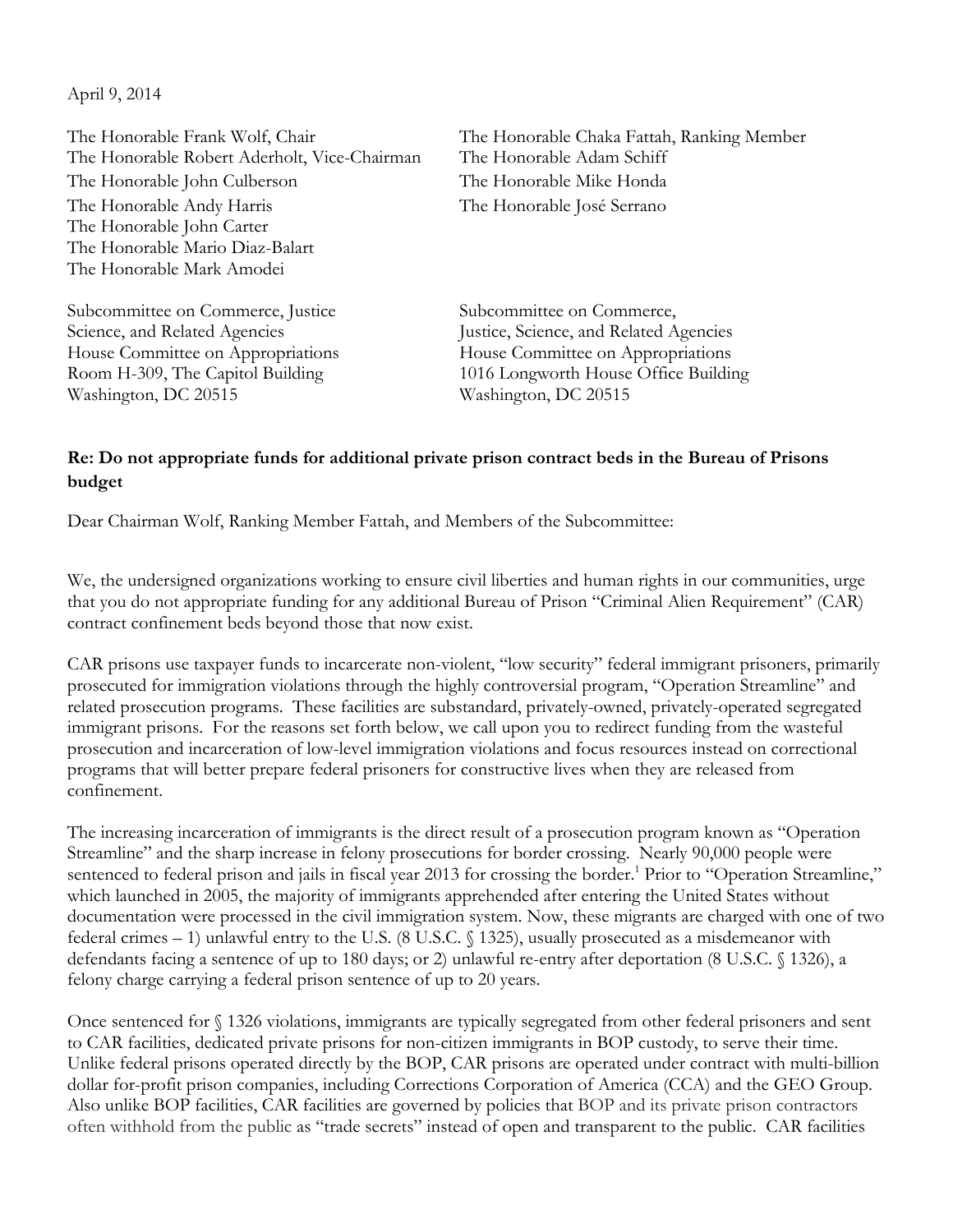are often located in remote parts of the country, where prisoners are far from lawyers, courts, advocates and family members. Finally, unlike the BOP, the corporations that operate CAR prisons have an incentive to ensure the immigrant prisoner population continues to increase, because every prison bed with a body in it means higher profits. $2$ 

Both federal prosecutions for border crossing and CAR prisons are enormously expensive to maintain at a time when budgets are tight and federal dollars are sparse. The federal government spent an estimated \$5.5 billion incarcerating border-crossers in the federal prison system between 2005 and 2012, and the primary beneficiary of this massive cash flow is the private prison industry.<sup>3</sup> Even as the American economy has faltered and businesses across the country have been forced into bankruptcy, the private prison industry is booming. Three companies – GEO Group, Corrections Corporation of America (CCA), and the Management Training Corporation (MTC) – monopolize federal prison contracting. CAR contracts are very lucrative. The CAR contract issued to house up to 3,000 prisoners at the infamous Willacy County Processing Center, the "Tent City" located in Raymondville, Texas, was valued at \$532,318,723 over 10 years.<sup>4</sup> MTC won the contract.

The number of undocumented immigrants entering the United States without inspection has been steadily declining for the last several years, largely due to economic conditions in the US and countries of origin. Yet private prison corporations, motivated by their record profit margins, continue to benefit directly from the laws and policies that pull more and more immigrants into the federal prison system, and from federal contracts to build more prisons. Increasing funding for the unprecedented imprisonment of immigrants implicitly sanctions wasteful and abusive prosecution programs for border crossing that are driving the increase in the federal prison population in the first place. It is up to policy makers like you to put a stop to the suffering of immigrant families and wasteful spending which benefits no one except the private prison operators.

For all of the above reasons, we ask that you do not appropriate funding for any additional Bureau of Prison "Criminal Alien Requirement" (CAR) contract confinement beds beyond those that now exist.

Thank you for your attention to this urgent matter. If you have any questions, please contact Alexis Mazón, Researcher with Justice Strategies at alexismazon@justicestrategies.net, or Bob Libal, Executive Director of Grassroots Leadership at blibal@grassrootsleadership.org.

Sincerely,

360degrees.org American Civil Liberties Union American Federation of State, County and Municipal Employees (AFSCME) Americans for Immigrant Justice Black Alliance for Just Immigration (BAJI) Coalition for Humane Immigrant Rights of Los Angeles (CHIRLA) Conference of Major Superiors of Men Corazón de Tucson Derechos Humanos Detention Watch Network DRUM -South Asian Organization Center Enlace Families for Freedom Florida Immigrant Coalition Franciscan Action Network Friends Committee on National Legislation Georgia Detention Watch